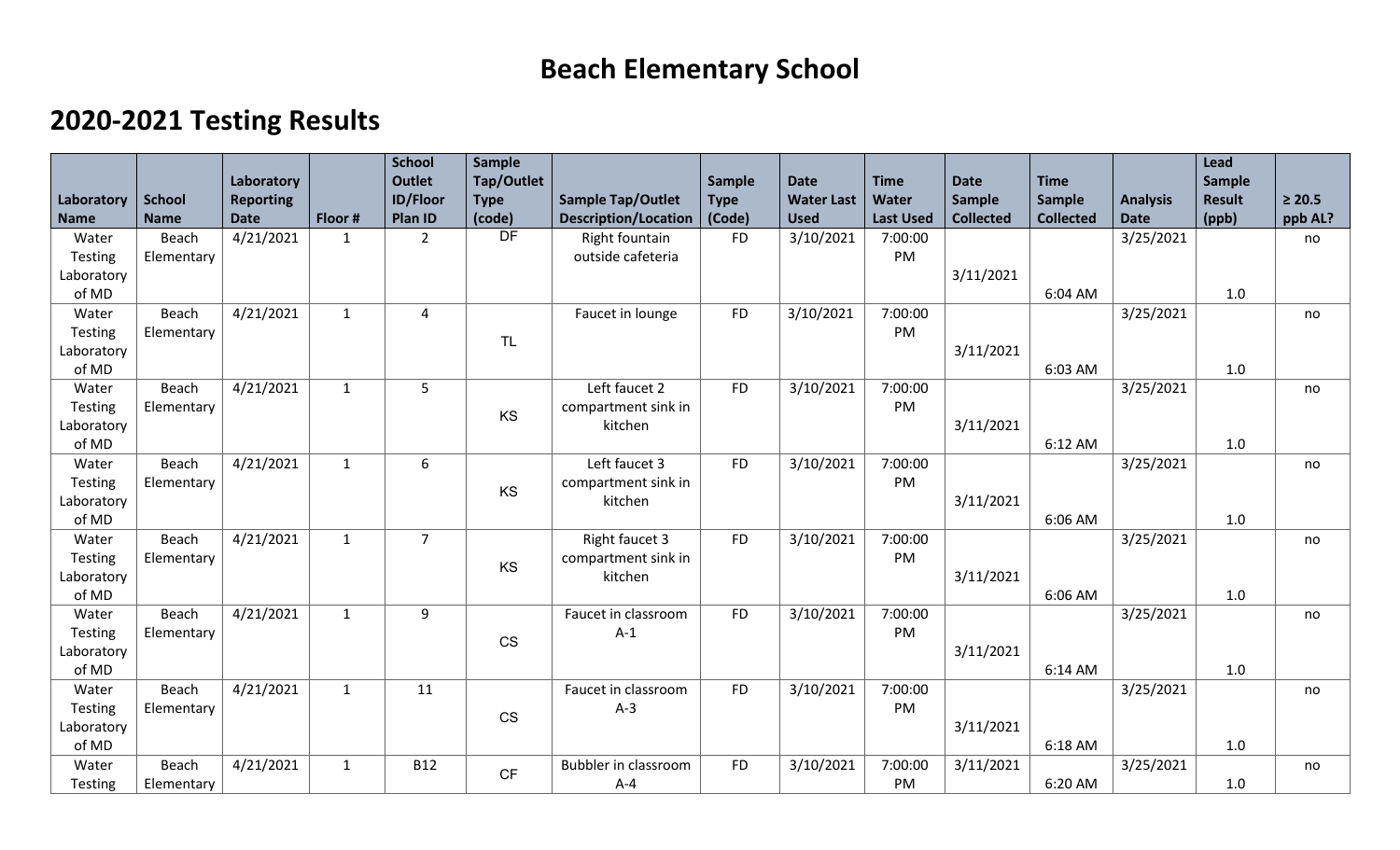| Laboratory            |            |           |              |            |                        |                             |           |           |               |           |         |           |     |    |
|-----------------------|------------|-----------|--------------|------------|------------------------|-----------------------------|-----------|-----------|---------------|-----------|---------|-----------|-----|----|
| of MD                 |            |           |              |            |                        |                             |           |           |               |           |         |           |     |    |
| Water                 | Beach      | 4/21/2021 | $\mathbf{1}$ | 13         |                        | Faucet in classroom         | <b>FD</b> | 3/10/2021 | 7:00:00       |           |         | 3/25/2021 |     | no |
| Testing               | Elementary |           |              |            | CS                     | $A - 4$                     |           |           | PM            |           |         |           |     |    |
| Laboratory            |            |           |              |            |                        |                             |           |           |               | 3/11/2021 |         |           |     |    |
| of MD                 |            |           |              |            |                        |                             |           |           |               |           | 6:20 AM |           | 1.0 |    |
| Water                 | Beach      | 4/21/2021 | $\mathbf{1}$ | b14        |                        | <b>Bubbler in classroom</b> | <b>FD</b> | 3/10/2021 | 7:00:00<br>PM |           |         | 3/25/2021 |     | no |
| Testing<br>Laboratory | Elementary |           |              |            | CF                     | $A-5$                       |           |           |               | 3/11/2021 |         |           |     |    |
| of MD                 |            |           |              |            |                        |                             |           |           |               |           | 6:22 AM |           | 1.0 |    |
| Water                 | Beach      | 4/21/2021 | $\mathbf{1}$ | 15         |                        | Faucet in classroom         | <b>FD</b> | 3/10/2021 | 7:00:00       |           |         | 3/25/2021 |     | no |
| Testing               | Elementary |           |              |            |                        | $A-5$                       |           |           | PM            |           |         |           |     |    |
| Laboratory            |            |           |              |            | $\mathbb{C}\mathbb{S}$ |                             |           |           |               | 3/11/2021 |         |           |     |    |
| of MD                 |            |           |              |            |                        |                             |           |           |               |           | 6:22 AM |           | 1.0 |    |
| Water                 | Beach      | 4/21/2021 | $\mathbf{1}$ | <b>B16</b> |                        | Bubbler in KDG1             | <b>FD</b> | 3/10/2021 | 7:00:00       |           |         | 3/25/2021 |     | no |
| Testing               | Elementary |           |              |            |                        |                             |           |           | PM            |           |         |           |     |    |
| Laboratory            |            |           |              |            | $\mathsf{C}\mathsf{F}$ |                             |           |           |               | 3/11/2021 |         |           |     |    |
| of MD                 |            |           |              |            |                        |                             |           |           |               |           | 6:25 AM |           | 1.0 |    |
| Water                 | Beach      | 4/21/2021 | $\mathbf{1}$ | 17         |                        | Faucet in KDG1              | <b>FD</b> | 3/10/2021 | 7:00:00       |           |         | 3/25/2021 |     | no |
| Testing               | Elementary |           |              |            | CS                     |                             |           |           | PM            |           |         |           |     |    |
| Laboratory            |            |           |              |            |                        |                             |           |           |               | 3/11/2021 |         |           |     |    |
| of MD                 |            |           |              |            |                        |                             |           |           |               |           | 6:25 AM |           | 1.0 |    |
| Water                 | Beach      | 4/21/2021 | $\mathbf{1}$ | 18         |                        | Left faucet in art          | <b>FD</b> | 3/10/2021 | 7:00:00       |           |         | 3/25/2021 |     | no |
| Testing               | Elementary |           |              |            | ${\sf CR}$             |                             |           |           | PM            |           |         |           |     |    |
| Laboratory            |            |           |              |            |                        |                             |           |           |               | 3/11/2021 |         |           |     |    |
| of MD                 |            |           |              |            |                        |                             |           |           |               |           | 6:33 AM |           | 1.0 |    |
| Water                 | Beach      | 4/21/2021 | $\mathbf{1}$ | 19         |                        | Right Faucet in art         | <b>FD</b> | 3/10/2021 | 7:00:00       |           |         | 3/25/2021 |     | no |
| Testing               | Elementary |           |              |            | ${\sf CR}$             |                             |           |           | PM            |           |         |           |     |    |
| Laboratory<br>of MD   |            |           |              |            |                        |                             |           |           |               | 3/11/2021 |         |           | 1.0 |    |
| Water                 | Beach      | 4/21/2021 | $\mathbf{1}$ | <b>B20</b> |                        | Bubbler in KDG2             | <b>FD</b> | 3/10/2021 | 7:00:00       |           | 6:34 AM | 3/25/2021 |     |    |
| Testing               | Elementary |           |              |            |                        |                             |           |           | PM            |           |         |           |     | no |
| Laboratory            |            |           |              |            | CF                     |                             |           |           |               | 3/11/2021 |         |           |     |    |
| of MD                 |            |           |              |            |                        |                             |           |           |               |           | 6:29 AM |           | 1.0 |    |
| Water                 | Beach      | 4/21/2021 | $\mathbf{1}$ | 21         |                        | Faucet in KDG2              | <b>FD</b> | 3/10/2021 | 7:00:00       |           |         | 3/25/2021 |     | no |
| Testing               | Elementary |           |              |            |                        |                             |           |           | PM            |           |         |           |     |    |
| Laboratory            |            |           |              |            | $\mathbb{C}\mathbb{S}$ |                             |           |           |               | 3/11/2021 |         |           |     |    |
| of MD                 |            |           |              |            |                        |                             |           |           |               |           | 6:29 AM |           | 1.0 |    |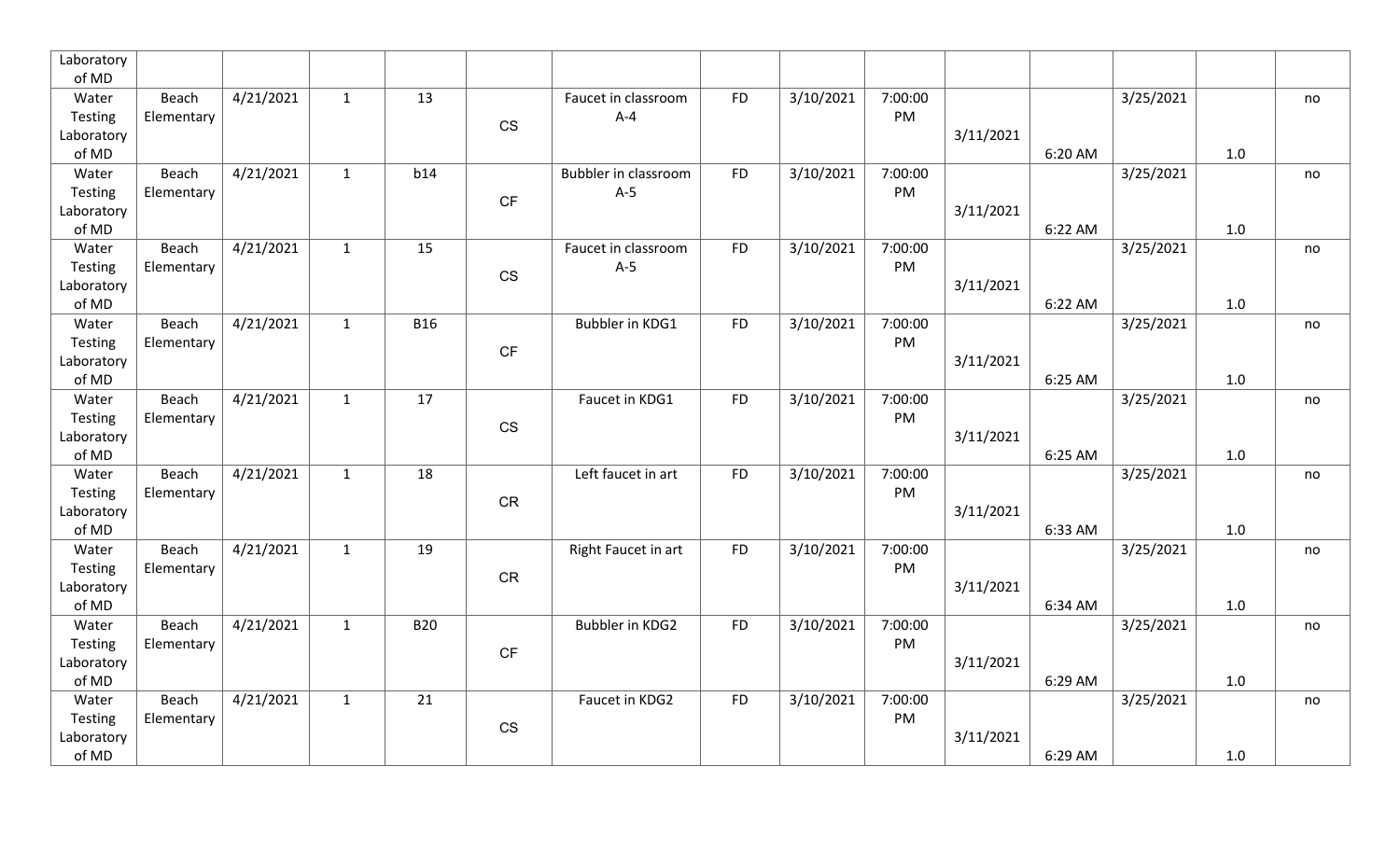| Water                 | Beach      | 4/21/2021 | $\mathbf{1}$ | <b>B22</b>      |                        | Bubbler in KDG3     | <b>FD</b> | 3/10/2021 | 7:00:00       |           |         | 3/25/2021 |       | no |
|-----------------------|------------|-----------|--------------|-----------------|------------------------|---------------------|-----------|-----------|---------------|-----------|---------|-----------|-------|----|
| Testing               | Elementary |           |              |                 | CF                     |                     |           |           | PM            |           |         |           |       |    |
| Laboratory            |            |           |              |                 |                        |                     |           |           |               | 3/11/2021 |         |           |       |    |
| of MD                 |            |           |              |                 |                        |                     |           |           |               |           | 6:35 AM |           | 1.0   |    |
| Water                 | Beach      | 4/21/2021 | $\mathbf{1}$ | 23              |                        | Faucet in KDG3      | <b>FD</b> | 3/10/2021 | 7:00:00<br>PM |           |         | 3/25/2021 |       | no |
| Testing<br>Laboratory | Elementary |           |              |                 | CS                     |                     |           |           |               | 3/11/2021 |         |           |       |    |
| of MD                 |            |           |              |                 |                        |                     |           |           |               |           | 6:35 AM |           | 1.0   |    |
| Water                 | Beach      | 4/21/2021 | $\mathbf{1}$ | <b>B24</b>      |                        | <b>Bubbler KDG4</b> | <b>FD</b> | 3/10/2021 | 7:00:00       |           |         | 3/25/2021 |       | no |
| Testing               | Elementary |           |              |                 |                        |                     |           |           | PM            |           |         |           |       |    |
| Laboratory            |            |           |              |                 | CF                     |                     |           |           |               | 3/11/2021 |         |           |       |    |
| of MD                 |            |           |              |                 |                        |                     |           |           |               |           | 6:33 AM |           | 1.0   |    |
| Water                 | Beach      | 4/21/2021 | $\mathbf{1}$ | 25              |                        | Faucet in KDG4      | <b>FD</b> | 3/10/2021 | 7:00:00       |           |         | 3/25/2021 |       | no |
| Testing               | Elementary |           |              |                 | $\mathbb{C}\mathbb{S}$ |                     |           |           | PM            |           |         |           |       |    |
| Laboratory            |            |           |              |                 |                        |                     |           |           |               | 3/11/2021 |         |           |       |    |
| of MD                 |            |           |              |                 |                        |                     |           |           |               |           | 6:33 AM |           | 1.0   |    |
| Water                 | Beach      | 4/21/2021 | $\mathbf{1}$ | $\overline{27}$ |                        | Faucet in classroom | <b>FD</b> | 3/10/2021 | 7:00:00       |           |         | 3/25/2021 |       | no |
| Testing               | Elementary |           |              |                 | CS                     | $C-6$               |           |           | PM            |           |         |           |       |    |
| Laboratory            |            |           |              |                 |                        |                     |           |           |               | 3/11/2021 |         |           |       |    |
| of MD<br>Water        | Beach      | 4/21/2021 | $\mathbf{1}$ | <b>B28</b>      |                        | Bubbler in C-4      | <b>FD</b> | 3/10/2021 | 7:00:00       |           | 6:28 AM | 3/25/2021 | 1.0   |    |
| Testing               | Elementary |           |              |                 |                        |                     |           |           | PM            |           |         |           |       | no |
| Laboratory            |            |           |              |                 | CF                     |                     |           |           |               | 3/11/2021 |         |           |       |    |
| of MD                 |            |           |              |                 |                        |                     |           |           |               |           | 6:26 AM |           | 1.0   |    |
| Water                 | Beach      | 4/21/2021 | $\mathbf{1}$ | 29              |                        | Faucet in C-4       | <b>FD</b> | 3/10/2021 | 7:00:00       |           |         | 3/25/2021 |       | no |
| Testing               | Elementary |           |              |                 | $\mathbb{C}\mathbb{S}$ |                     |           |           | PM            |           |         |           |       |    |
| Laboratory            |            |           |              |                 |                        |                     |           |           |               | 3/11/2021 |         |           |       |    |
| of MD                 |            |           |              |                 |                        |                     |           |           |               |           | 6:26 AM |           | 1.0   |    |
| Water                 | Beach      | 4/21/2021 | $\mathbf{1}$ | <b>B30</b>      |                        | Bubbler in C-5      | <b>FD</b> | 3/10/2021 | 7:00:00       |           |         | 3/25/2021 |       | no |
| Testing               | Elementary |           |              |                 | $\mathsf{C}\mathsf{F}$ |                     |           |           | PM            |           |         |           |       |    |
| Laboratory            |            |           |              |                 |                        |                     |           |           |               | 3/11/2021 |         |           | $1.0$ |    |
| of MD<br>Water        | Beach      | 4/21/2021 | $\mathbf{1}$ | 31              |                        | Faucet in C-5       | <b>FD</b> | 3/10/2021 | 7:00:00       |           | 6:24 AM | 3/25/2021 |       |    |
| Testing               | Elementary |           |              |                 |                        |                     |           |           | PM            |           |         |           |       | no |
| Laboratory            |            |           |              |                 | CS                     |                     |           |           |               | 3/11/2021 |         |           |       |    |
| of MD                 |            |           |              |                 |                        |                     |           |           |               |           | 6:24 AM |           | 1.0   |    |
| Water                 | Beach      | 4/21/2021 | $\mathbf{1}$ | <b>B32</b>      | CF                     | Bubbler in C-3      | <b>FD</b> | 3/10/2021 | 7:00:00       | 3/11/2021 |         | 3/25/2021 |       | no |
| Testing               | Elementary |           |              |                 |                        |                     |           |           | PM            |           | 6:22 AM |           | 1.0   |    |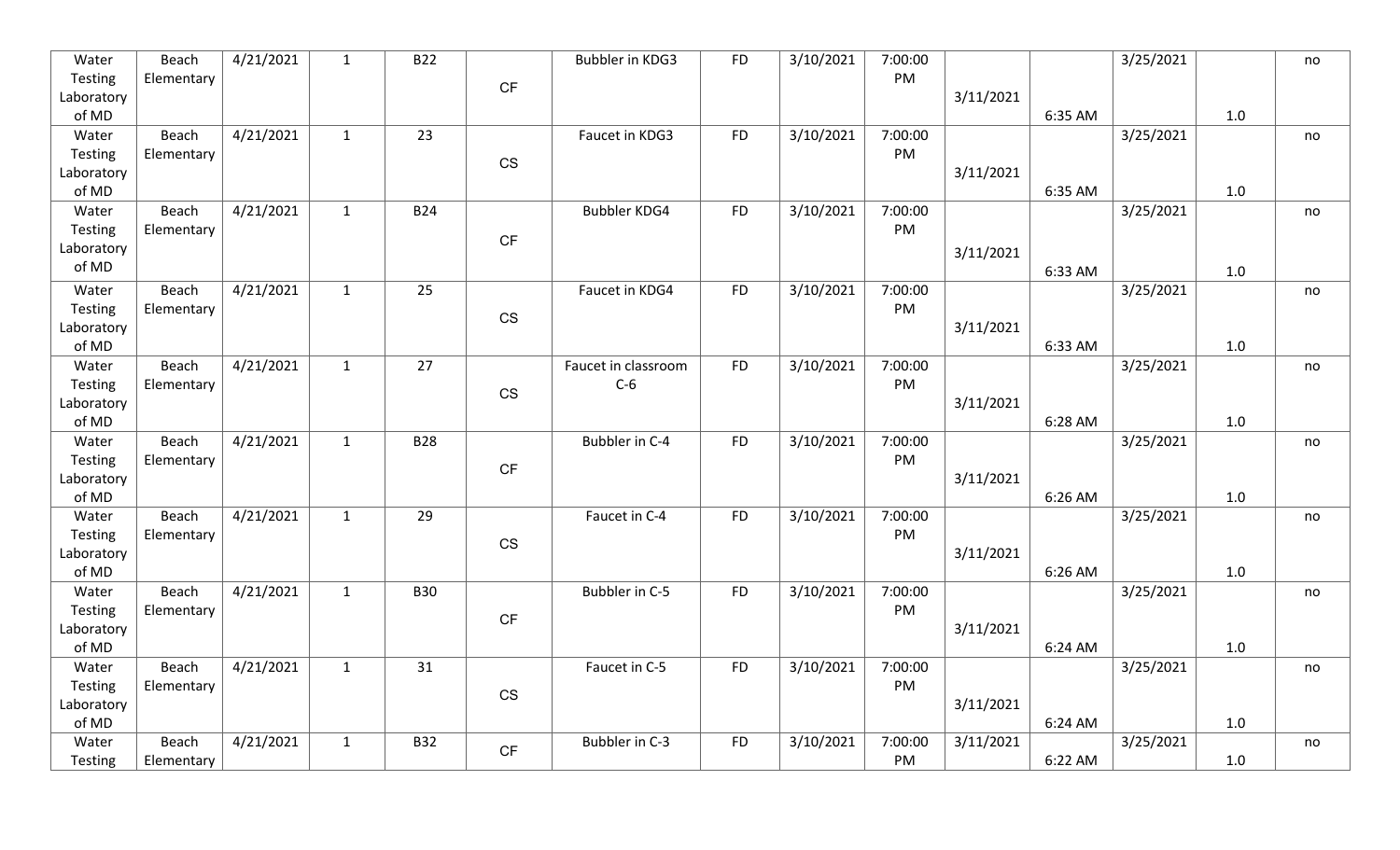| Laboratory       |                     |           |              |            |                        |                             |           |           |               |           |         |           |     |    |
|------------------|---------------------|-----------|--------------|------------|------------------------|-----------------------------|-----------|-----------|---------------|-----------|---------|-----------|-----|----|
| of MD            |                     |           |              |            |                        |                             |           |           |               |           |         |           |     |    |
| Water            | Beach               | 4/21/2021 | $\mathbf{1}$ | 33         |                        | Faucet in C-3               | <b>FD</b> | 3/10/2021 | 7:00:00       |           |         | 3/25/2021 |     | no |
| Testing          | Elementary          |           |              |            | <b>CS</b>              |                             |           |           | PM            |           |         |           |     |    |
| Laboratory       |                     |           |              |            |                        |                             |           |           |               | 3/11/2021 |         |           |     |    |
| of MD            |                     |           |              |            |                        |                             |           |           |               |           | 6:22 AM |           | 1.0 |    |
| Water            | Beach               | 4/21/2021 | $\mathbf{1}$ | <b>B34</b> |                        | Bubbler in C-2              | <b>FD</b> | 3/10/2021 | 7:00:00       |           |         | 3/25/2021 |     | no |
| Testing          | Elementary          |           |              |            | $\mathsf{C}\mathsf{F}$ |                             |           |           | PM            |           |         |           |     |    |
| Laboratory       |                     |           |              |            |                        |                             |           |           |               | 3/11/2021 | 6:20 AM |           |     |    |
| of MD<br>Water   | Beach               | 4/21/2021 | $\mathbf{1}$ | 35         |                        | Faucet in C-2               | <b>FD</b> |           | 7:00:00       |           |         | 3/25/2021 | 1.0 |    |
| Testing          | Elementary          |           |              |            |                        |                             |           | 3/10/2021 | PM            |           |         |           |     | no |
| Laboratory       |                     |           |              |            | $\mathbb{C}\mathbb{S}$ |                             |           |           |               | 3/11/2021 |         |           |     |    |
| of MD            |                     |           |              |            |                        |                             |           |           |               |           | 6:20 AM |           | 1.0 |    |
| Water            | Beach               | 4/21/2021 | $\mathbf{1}$ | <b>B36</b> |                        | Bubbler in C-1              | <b>FD</b> | 3/10/2021 | 7:00:00       |           |         | 3/25/2021 |     | no |
| Testing          | Elementary          |           |              |            |                        |                             |           |           | PM            |           |         |           |     |    |
| Laboratory       |                     |           |              |            | CF                     |                             |           |           |               | 3/11/2021 |         |           |     |    |
| of MD            |                     |           |              |            |                        |                             |           |           |               |           | 6:18 AM |           | 1.0 |    |
| Water            | Beach               | 4/21/2021 | $\mathbf{1}$ | 37         |                        | Faucet in C-1               | <b>FD</b> | 3/10/2021 | 7:00:00       |           |         | 3/25/2021 |     | no |
| Testing          | Elementary          |           |              |            |                        |                             |           |           | PM            |           |         |           |     |    |
| Laboratory       |                     |           |              |            | ${\sf CR}$             |                             |           |           |               | 3/11/2021 |         |           |     |    |
| of MD            |                     |           |              |            |                        |                             |           |           |               |           | 6:18 AM |           | 1.0 |    |
| Water            | Beach               | 4/21/2021 | $\mathbf{1}$ | 38         |                        | Faucet in Pre-K             | <b>FD</b> | 3/10/2021 | 7:00:00       |           |         | 3/25/2021 |     | no |
| Testing          | Elementary          |           |              |            | CR                     |                             |           |           | PM            |           |         |           |     |    |
| Laboratory       |                     |           |              |            |                        |                             |           |           |               | 3/11/2021 |         |           |     |    |
| of MD            |                     |           |              |            |                        |                             |           |           |               |           | 6:17 AM |           | 1.0 |    |
| Water            | Beach               | 4/21/2021 | $\mathbf{1}$ | 39         |                        | Faucet in media             | <b>FD</b> | 3/10/2021 | 7:00:00       |           |         | 3/25/2021 |     | no |
| Testing          | Elementary          |           |              |            | CR                     | center workroom             |           |           | PM            |           |         |           |     |    |
| Laboratory       |                     |           |              |            |                        |                             |           |           |               | 3/11/2021 |         |           |     |    |
| of MD            |                     |           |              |            |                        |                             |           |           |               |           | 6:15 AM |           | 1.0 |    |
| Water            | Beach               | 4/21/2021 | $\mathbf{1}$ | <b>B40</b> |                        | Left bubbler across         | <b>FD</b> | 3/10/2021 | 7:00:00       |           |         | 3/25/2021 |     | no |
| Testing          | Elementary          |           |              |            | CF                     | $b-13$                      |           |           | PM            |           |         |           |     |    |
| Laboratory       |                     |           |              |            |                        |                             |           |           |               | 3/11/2021 |         |           |     |    |
| of MD            |                     |           |              |            |                        |                             |           |           |               |           | 6:11 AM |           | 1.0 |    |
| Water<br>Testing | Beach<br>Elementary | 4/21/2021 | $\mathbf{1}$ | 41         |                        | Left Faucet across b-<br>13 | <b>FD</b> | 3/10/2021 | 7:00:00<br>PM |           |         | 3/25/2021 |     | no |
| Laboratory       |                     |           |              |            | CS                     |                             |           |           |               | 3/11/2021 |         |           |     |    |
| of MD            |                     |           |              |            |                        |                             |           |           |               |           | 6:11 AM |           | 1.0 |    |
|                  |                     |           |              |            |                        |                             |           |           |               |           |         |           |     |    |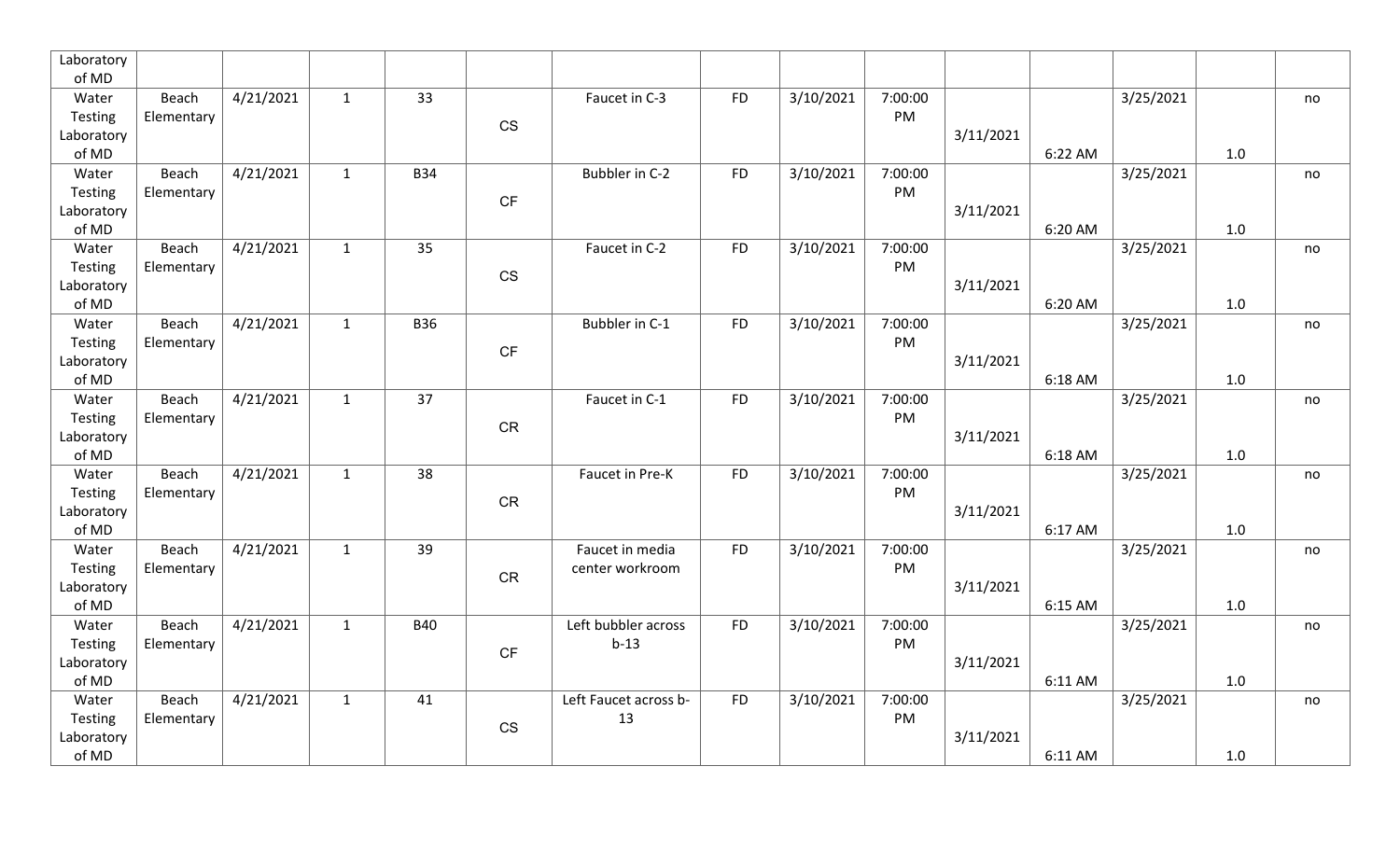| Water               | Beach      | 4/21/2021 | $\mathbf{1}$ | <b>B42</b> |                        | Middle Bubbler        | <b>FD</b> | 3/10/2021 | 7:00:00       |           |         | 3/25/2021 |     | no |
|---------------------|------------|-----------|--------------|------------|------------------------|-----------------------|-----------|-----------|---------------|-----------|---------|-----------|-----|----|
| Testing             | Elementary |           |              |            | CF                     | across b-13           |           |           | PM            |           |         |           |     |    |
| Laboratory          |            |           |              |            |                        |                       |           |           |               | 3/11/2021 |         |           |     |    |
| of MD               |            |           |              |            |                        |                       |           |           |               |           | 6:10 AM |           | 1.0 |    |
| Water               | Beach      | 4/21/2021 | $\mathbf{1}$ | 43         |                        | Middle Faucet across  | <b>FD</b> | 3/10/2021 | 7:00:00       |           |         | 3/25/2021 |     | no |
| Testing             | Elementary |           |              |            | CS                     | $b-13$                |           |           | PM            |           |         |           |     |    |
| Laboratory          |            |           |              |            |                        |                       |           |           |               | 3/11/2021 |         |           |     |    |
| of MD               |            |           |              |            |                        |                       |           |           |               |           | 6:10 AM |           | 1.0 |    |
| Water               | Beach      | 4/21/2021 | $\mathbf{1}$ | <b>B44</b> |                        | Right bubbler across  | <b>FD</b> | 3/10/2021 | 7:00:00       |           |         | 3/25/2021 |     | no |
| Testing             | Elementary |           |              |            | CF                     | $b-13$                |           |           | PM            |           |         |           |     |    |
| Laboratory          |            |           |              |            |                        |                       |           |           |               | 3/11/2021 |         |           |     |    |
| of MD               |            |           |              |            |                        | Middle Bubbler        |           |           |               |           | 6:09 AM |           | 1.0 |    |
| Water               | Beach      | 4/21/2021 | $\mathbf{1}$ | 45         |                        |                       | <b>FD</b> | 3/10/2021 | 7:00:00<br>PM |           |         | 3/25/2021 |     | no |
| Testing             | Elementary |           |              |            | <b>CS</b>              | across b-13           |           |           |               | 3/11/2021 |         |           |     |    |
| Laboratory<br>of MD |            |           |              |            |                        |                       |           |           |               |           | 6:09 AM |           | 1.0 |    |
| Water               | Beach      | 4/21/2021 | $\mathbf{1}$ | <b>B46</b> |                        | Left Bubbler across   | <b>FD</b> | 3/10/2021 | 7:00:00       |           |         | 3/25/2021 |     | no |
| Testing             | Elementary |           |              |            |                        | $b-14$                |           |           | PM            |           |         |           |     |    |
| Laboratory          |            |           |              |            | $\mathsf{C}\mathsf{F}$ |                       |           |           |               | 3/11/2021 |         |           |     |    |
| of MD               |            |           |              |            |                        |                       |           |           |               |           | 6:06 AM |           | 1.0 |    |
| Water               | Beach      | 4/21/2021 | $\mathbf{1}$ | 47         |                        | Left Faucet across b- | <b>FD</b> | 3/10/2021 | 7:00:00       |           |         | 3/25/2021 |     | no |
| Testing             | Elementary |           |              |            |                        | 14                    |           |           | PM            |           |         |           |     |    |
| Laboratory          |            |           |              |            | $\mathbb{C}\mathbb{S}$ |                       |           |           |               | 3/11/2021 |         |           |     |    |
| of MD               |            |           |              |            |                        |                       |           |           |               |           | 6:06 AM |           | 1.0 |    |
| Water               | Beach      | 4/21/2021 | $\mathbf{1}$ | <b>B48</b> |                        | Middle bubbler        | <b>FD</b> | 3/10/2021 | 7:00:00       |           |         | 3/25/2021 |     | no |
| Testing             | Elementary |           |              |            |                        | across b-14           |           |           | PM            |           |         |           |     |    |
| Laboratory          |            |           |              |            | CF                     |                       |           |           |               | 3/11/2021 |         |           |     |    |
| of MD               |            |           |              |            |                        |                       |           |           |               |           | 6:05 AM |           | 1.0 |    |
| Water               | Beach      | 4/21/2021 | $\mathbf{1}$ | 49         |                        | Middle faucet across  | <b>FD</b> | 3/10/2021 | 7:00:00       |           |         | 3/25/2021 |     | no |
| Testing             | Elementary |           |              |            |                        | $b-14$                |           |           | PM            |           |         |           |     |    |
| Laboratory          |            |           |              |            | CS                     |                       |           |           |               | 3/11/2021 |         |           |     |    |
| of MD               |            |           |              |            |                        |                       |           |           |               |           | 6:05 AM |           | 1.0 |    |
| Water               | Beach      | 4/21/2021 | $\mathbf{1}$ | <b>B50</b> |                        | Right bubbler across  | <b>FD</b> | 3/10/2021 | 7:00:00       |           |         | 3/25/2021 |     | no |
| Testing             | Elementary |           |              |            | CF                     | $b-14$                |           |           | PM            |           |         |           |     |    |
| Laboratory          |            |           |              |            |                        |                       |           |           |               | 3/11/2021 |         |           |     |    |
| of MD               |            |           |              |            |                        |                       |           |           |               |           | 6:05 AM |           | 1.0 |    |
| Water               | Beach      | 4/21/2021 | $\mathbf{1}$ | 51         | CS                     | Right faucet across   | <b>FD</b> | 3/10/2021 | 7:00:00       | 3/11/2021 |         | 3/25/2021 |     | no |
| Testing             | Elementary |           |              |            |                        | $b-14$                |           |           | PM            |           | 6:05 AM |           | 1.0 |    |